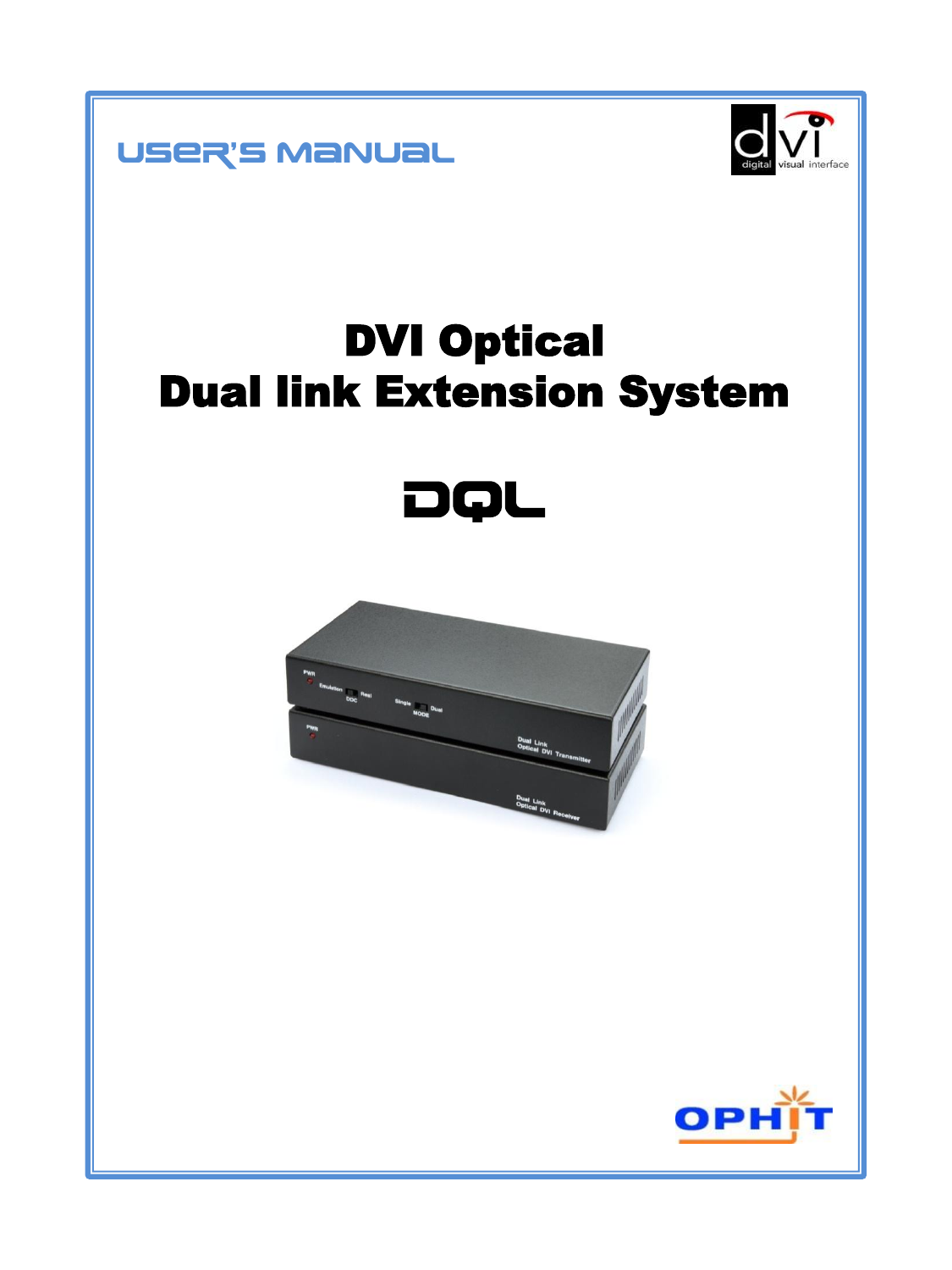

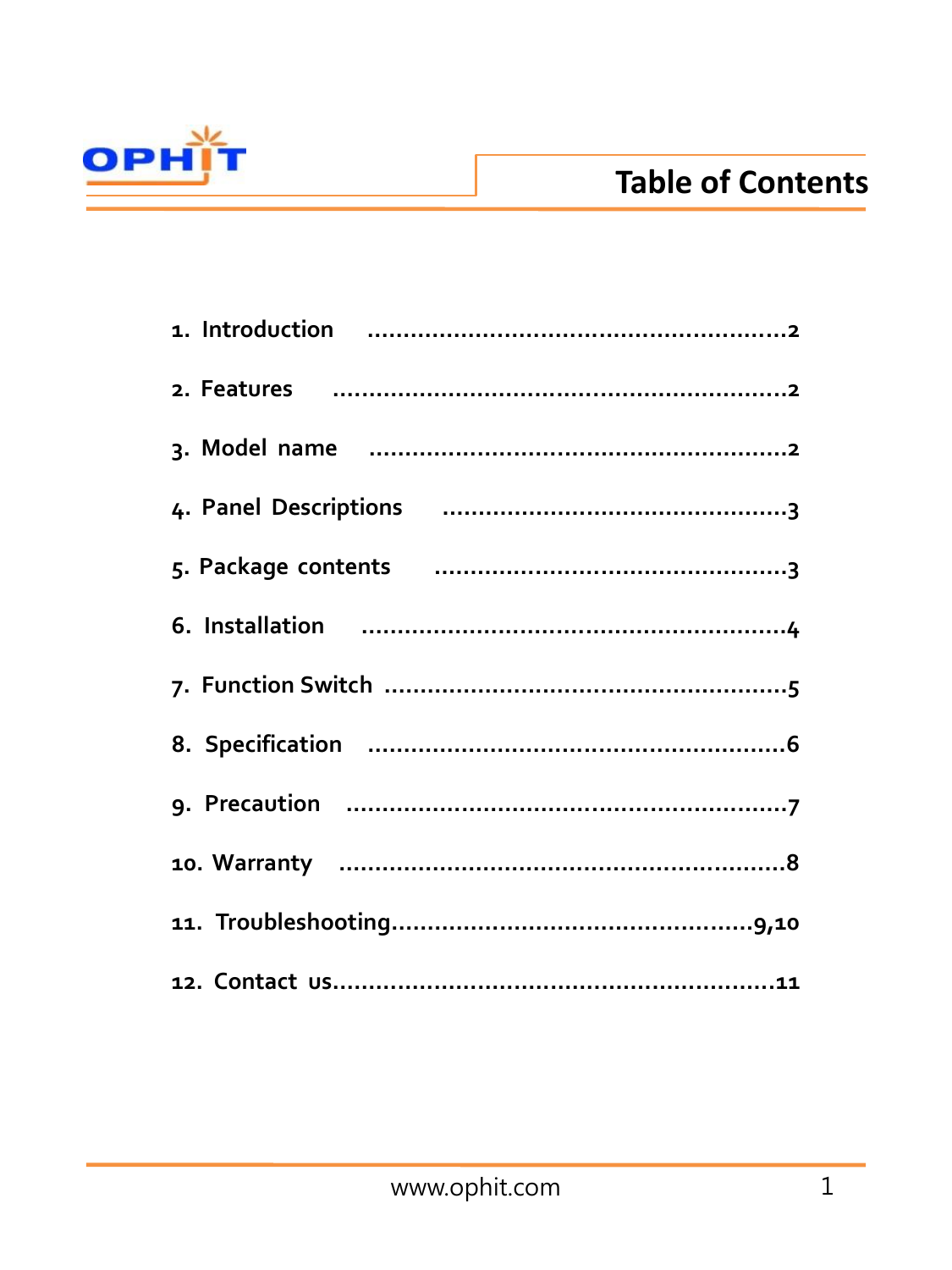



DQL with fiber optical system let your dual link flat panel display extend up to 100M(330ft) away from the host. Maximum resolution is WQXGA.

### **Features**

- High Speed and long distance transmission by LC type 7ch multi-mode fiber optic cable
- Extends up to 100M(330ft)
- Self detecting function for EDID information
- Supports Single link and Dual link by selectable function switch
- Supports up to WQXGA (2560x1600) resolution for Dual link, WUXGA(1920x1200) resolution for Single link
- Supports two mode for DDC
	- Real : Uses one UTP cable for EDID information
	- Emulation : Pseudo-DDC detection function for EDID information

# **Model Name**

# DQL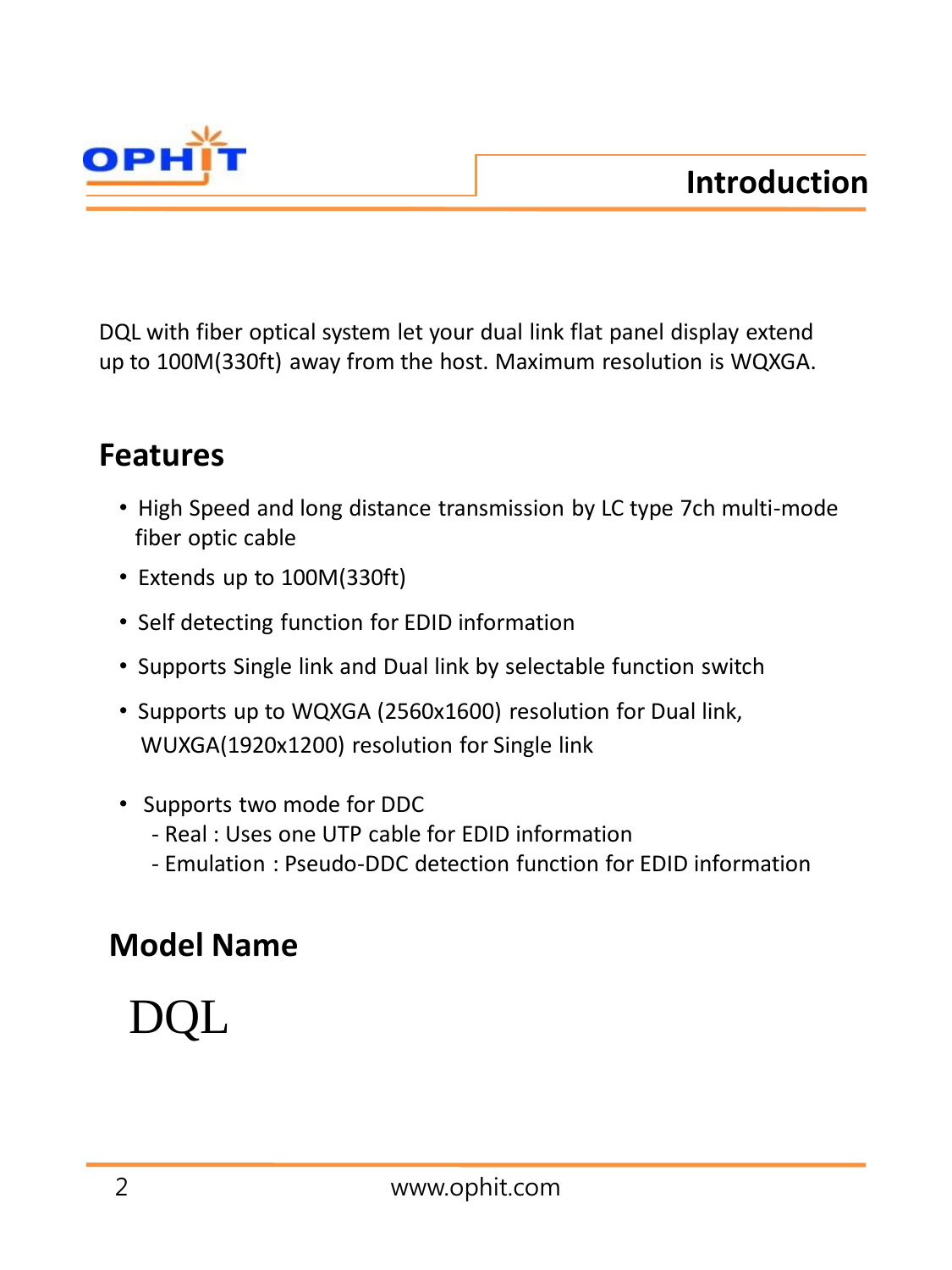

# **Panel Descriptions**



### **Package contents**

Before you start installing DQL, please check the package contents.

- DSL Transmitter & Receiver
- User's Manual
- 2 x Power adapter(5V,2A)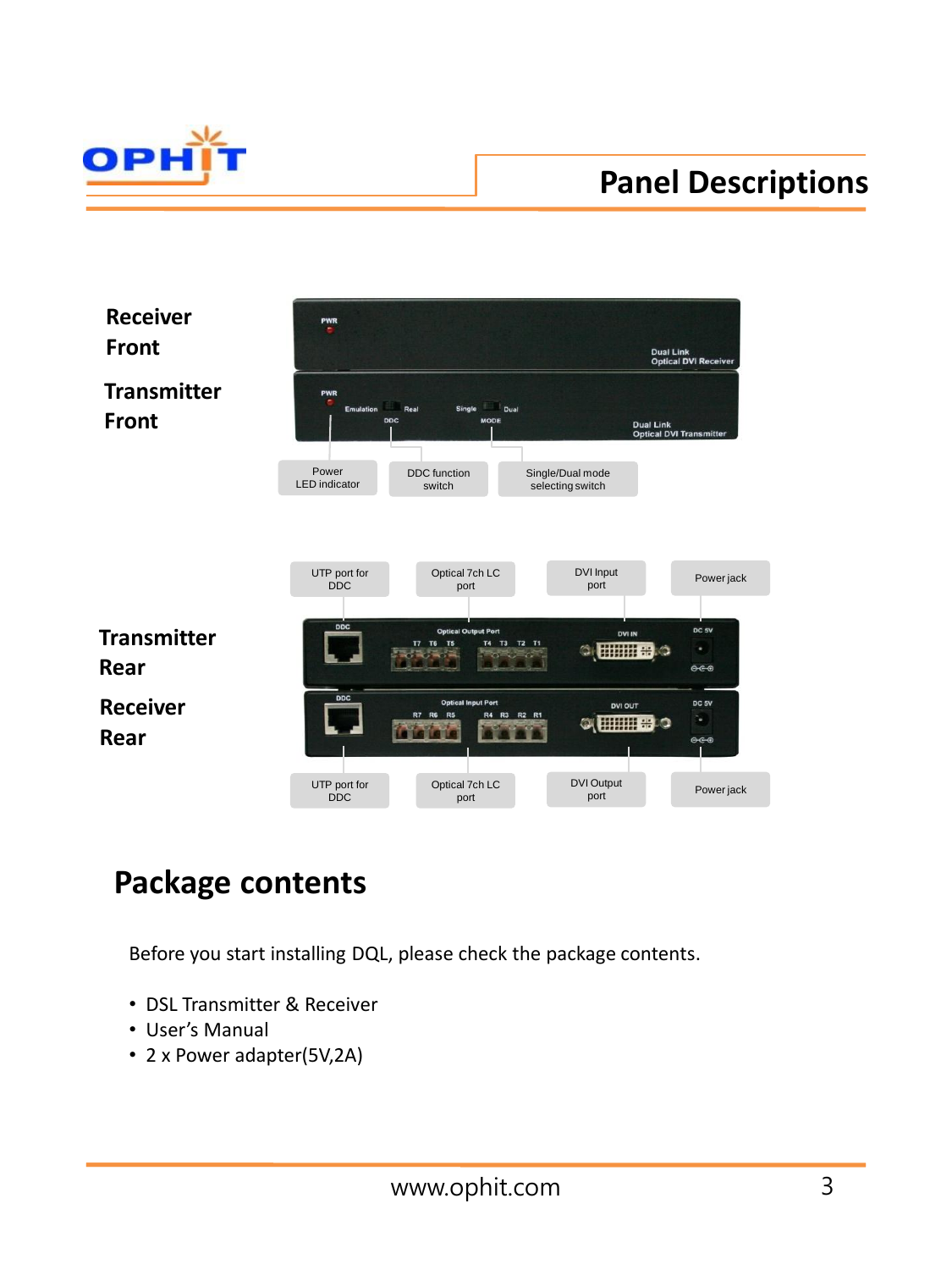**Installation**



### **Installation**

- 1. Connect a source device to DVI input port on DQL-TX.
- 2. Connect a display device to DVI output port on DQL-RX.
- 3. Connect 7ch of LC type optic fiber cables between optical port on TX and RX.
- 4. Connect UTP cable between TX and RX for DDC transmission in real time. If you want to use emulation mode, you don't need to connect UTP cable. To get more information about Real/Emulation mode, please go to page 5.
- 5. Plug the power adapter to RX. TX will get it's power from the source device. In some cases if source device cannot provide enough power to TX, extra power adapter may be required to TX.

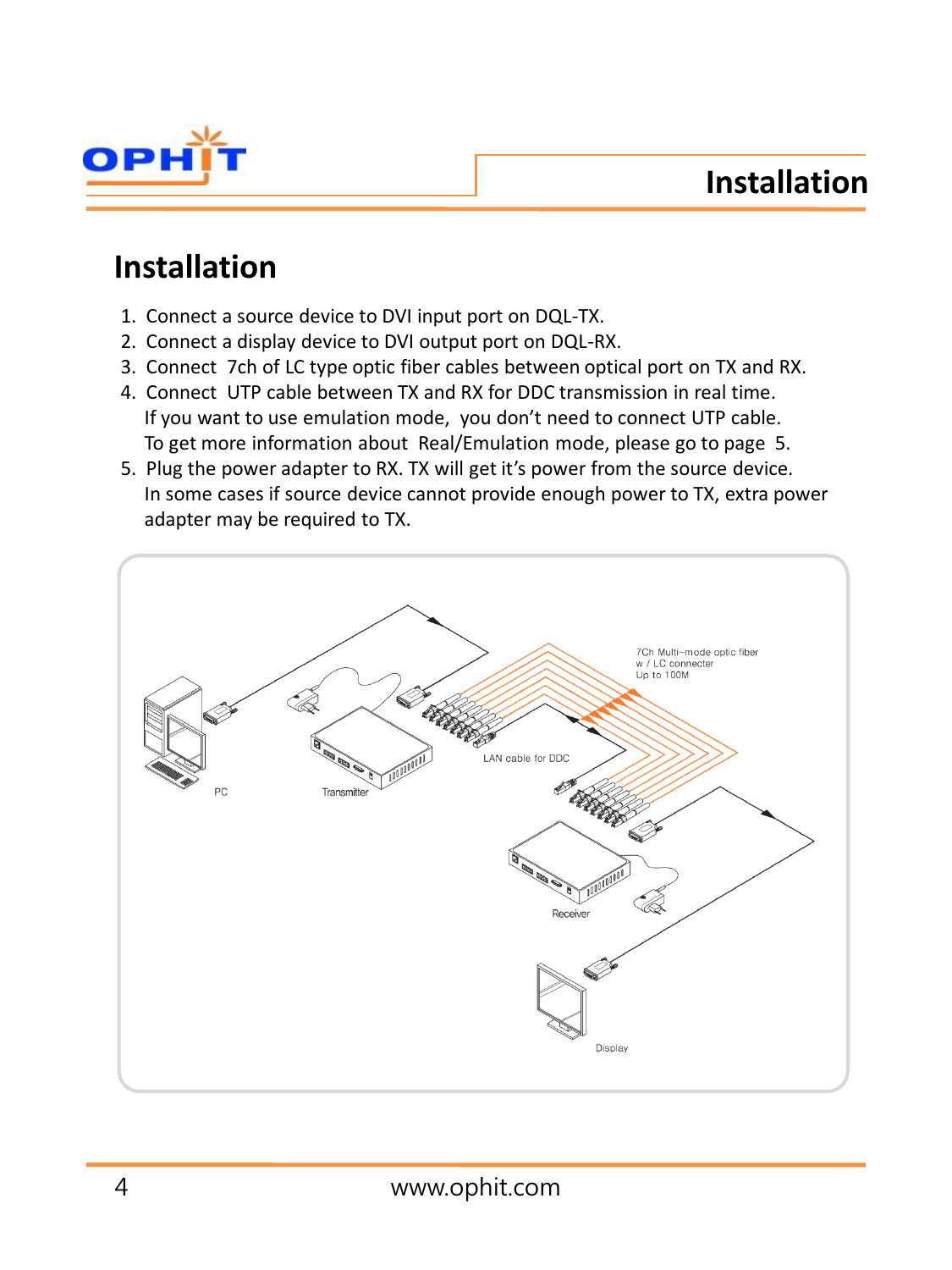

### **Function Switch**

### **EDID** Switch in front of Transmitter

-REAL : EDID data of connected display device is transmitted between TX and RX in real time through UTP cable. In REAL mode, it supports the HDCP. -Emulation : Certain EDID data pre-set in the TX is used in signal transmission. You don't need to connect UTP cable for DDC transmission. In EMULATION mode, it doesn't support HDCP.

### **MODE** Switch in front of Transmitter

- Single : When you use Single link display, select 'Single' switch.
- Dual : When you use Dual link display, select 'Dual' switch.

### **Write EDID information into the TX**

- 1) Power on your display.
- 2) Connect TX to the display using DVI cable.
- 3) DDC function switch on TX set to 'Emulation'.
- 4) Plug DC +5[V] adapter in to the TX.
- 5) Check if LED blinks rapidly for a few seconds. EDID is well acknowledged once the blinking stops.
- 6) Restart the system according to installation guide.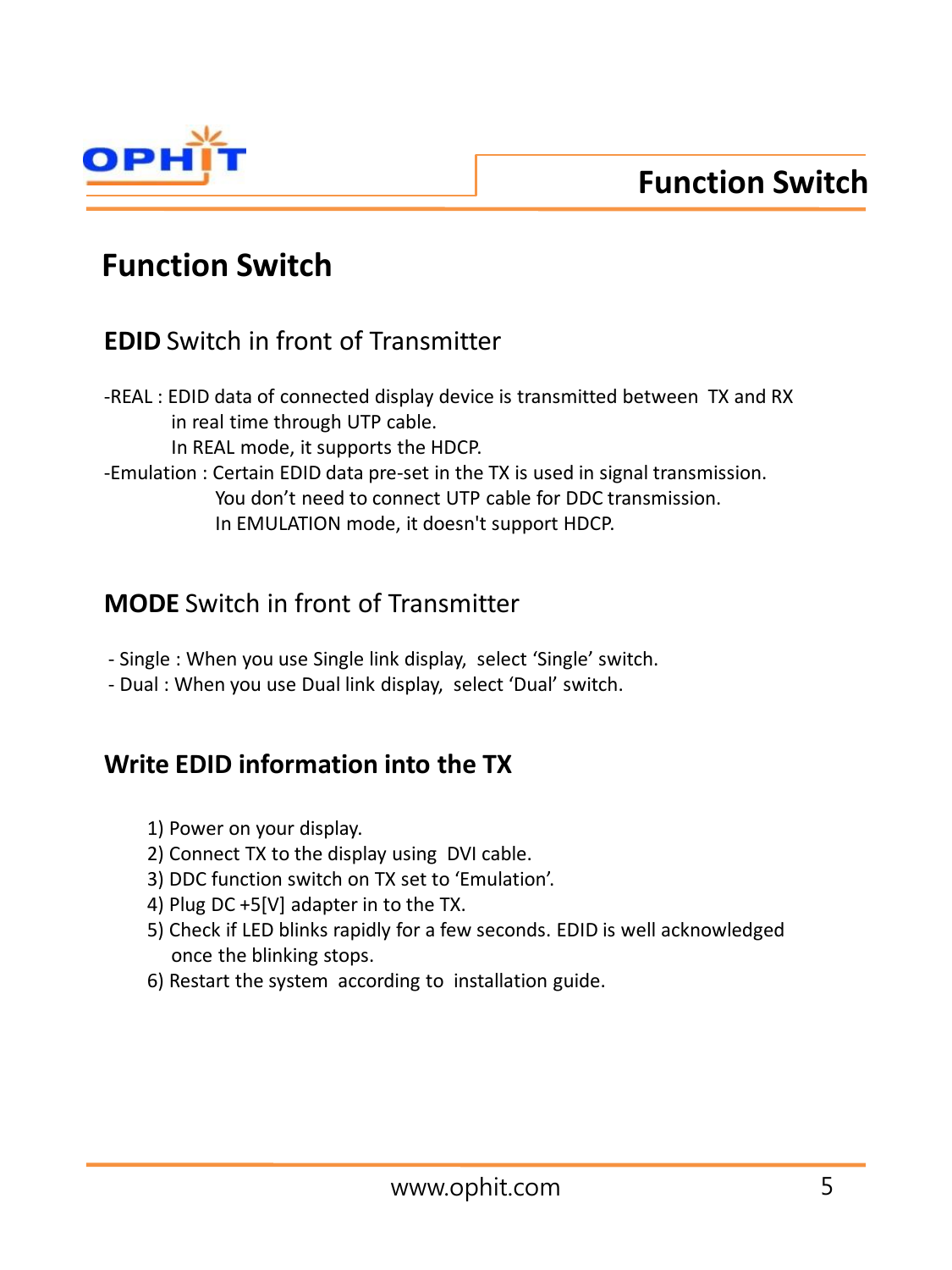



### **Specifications**

- **Connector** 
	- Using connector : DVI 24pin(female) & LC type
	- Link : RJ-45 Jack
- Video Bandwidth : 1.65Gbps(Single link)
- Maximum Supporting Resolution
	- Single Link : WUXGA (1920 x 1200)
	- Dual Link : WQXGA (2560 x 1600)
- Power Consumption : Tx 1.4W(Single link), 1.0W(Dual link) Rx – 2.5W(Single link, Dual link)
- Power Supply : 100~240V with DC 5V 2A adaptor
- Dimension : 180W x 90D x 30H (mm)
- Environment
	- Operating Temperature Range : 0 to 50°C
	- Storage Temperature Range : -20 to 70°C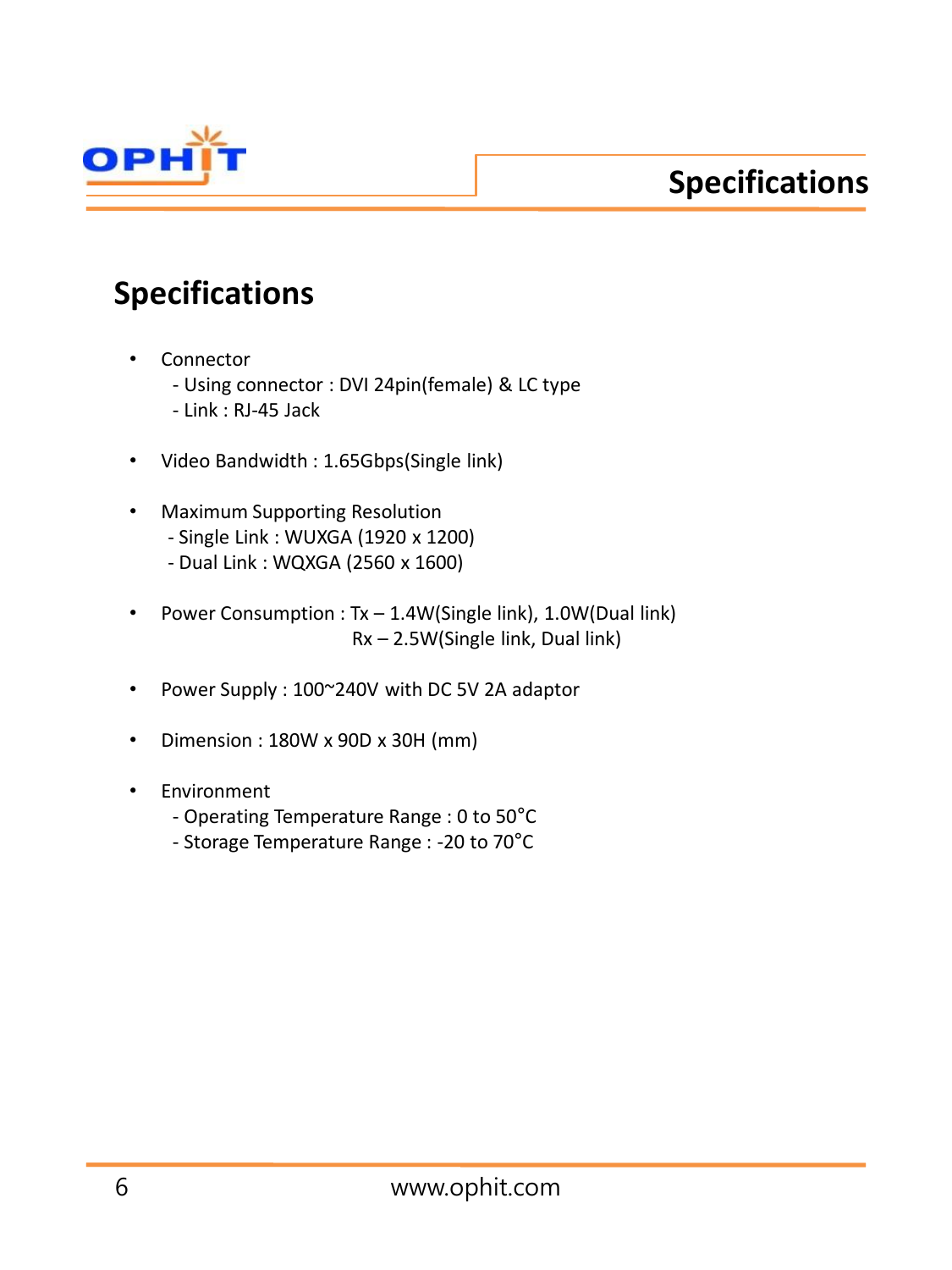

#### **WARNING**

- **Do not dismantle the housing or modify the product.** Dismantling the housing or modifying the product may result in electrical shock or burn.
- **Refer all servicing to qualified service personnel.**

 Do not attempt to service this product yourself as opening or removing housing may expose you to dangerous voltage or other hazards.

#### • **Keep the product away from liquids.**

 Spilling into the housing may result in fire, electrical shock, or equipment damage. If an object or liquid falls/spills into the housing, unplug the product immediately.

 Have the product checked by a qualified service engineer before using it again.

#### • **Do not touch the Product with wet hands.**

 Touching the housing and plug with wet hands is dangerous and can cause electrical shock.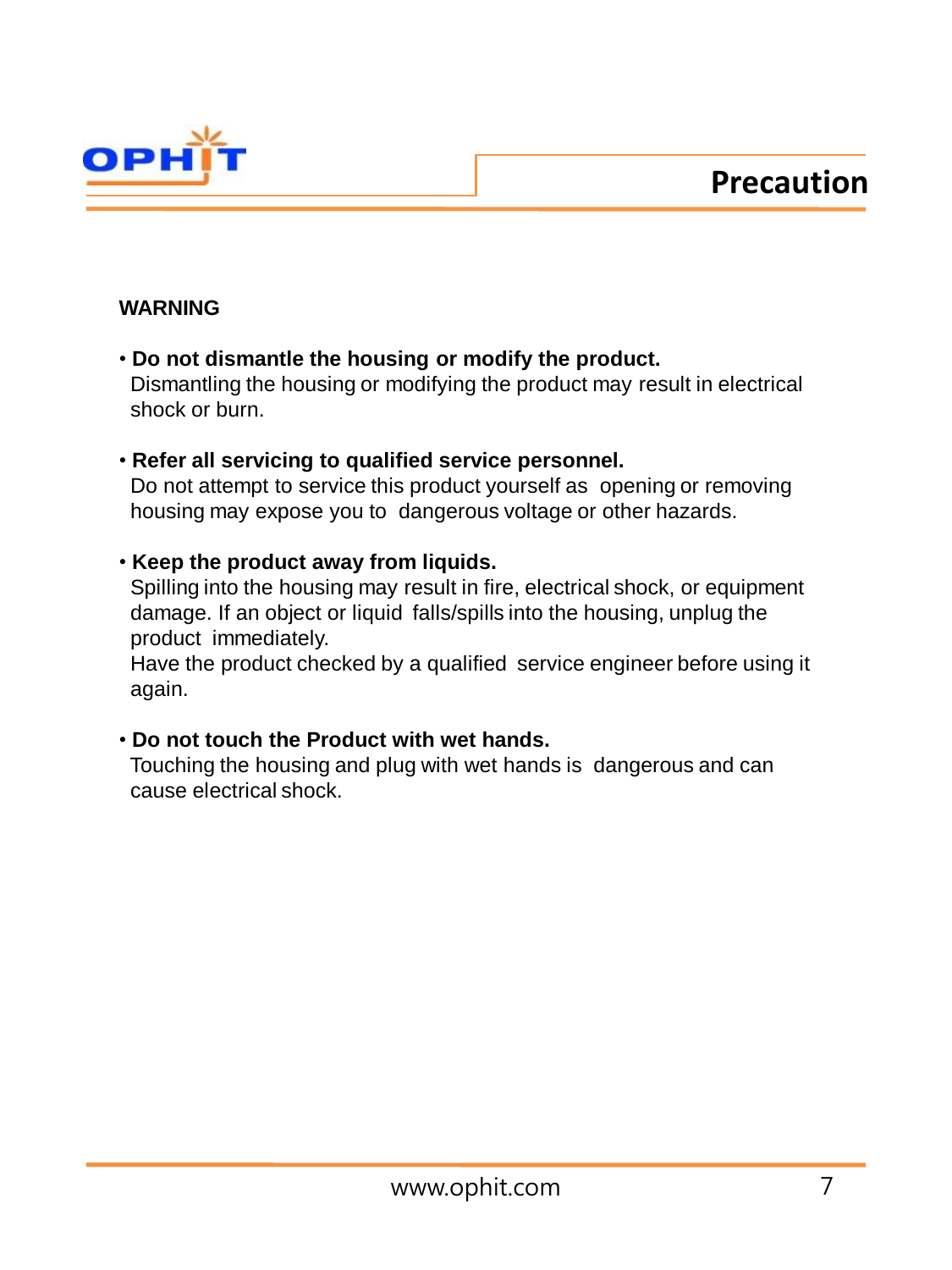



- We, OPHIT hereby warrant the final purchase of our product as follows.
- In the case of troubles on our products, please contact the shop purchased.

#### **One(1) year limited warranty**

Our customers have right to be served with free charge when there is trouble in this product during one(1) year from the day purchased.

#### **Out of warranty services**

When you request services (in the case of non manufacturing defect but the troubles by misusage), may served with charge of follows.

- Defects of products caused by accident , disaster.
- Damages of products caused by the customer's carelessness or mistaken application.
- Damages of products caused by the application of parts or products not supplied or sold by our company.
- Damages of products and related defects caused by not our staff or the man or group not nominated by us for services.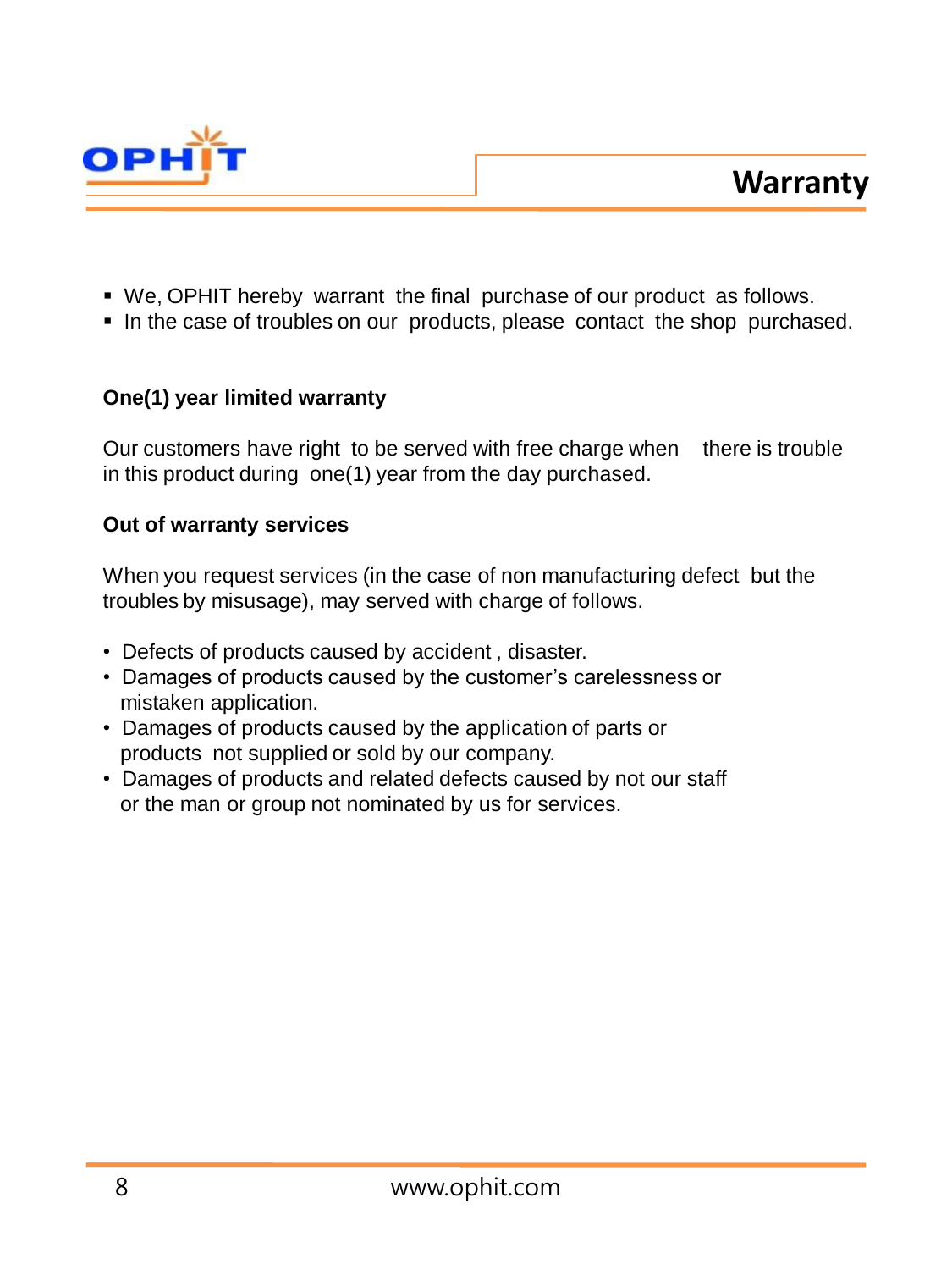

# **Troubleshooting**

### **1.Troubleshooting Flow**

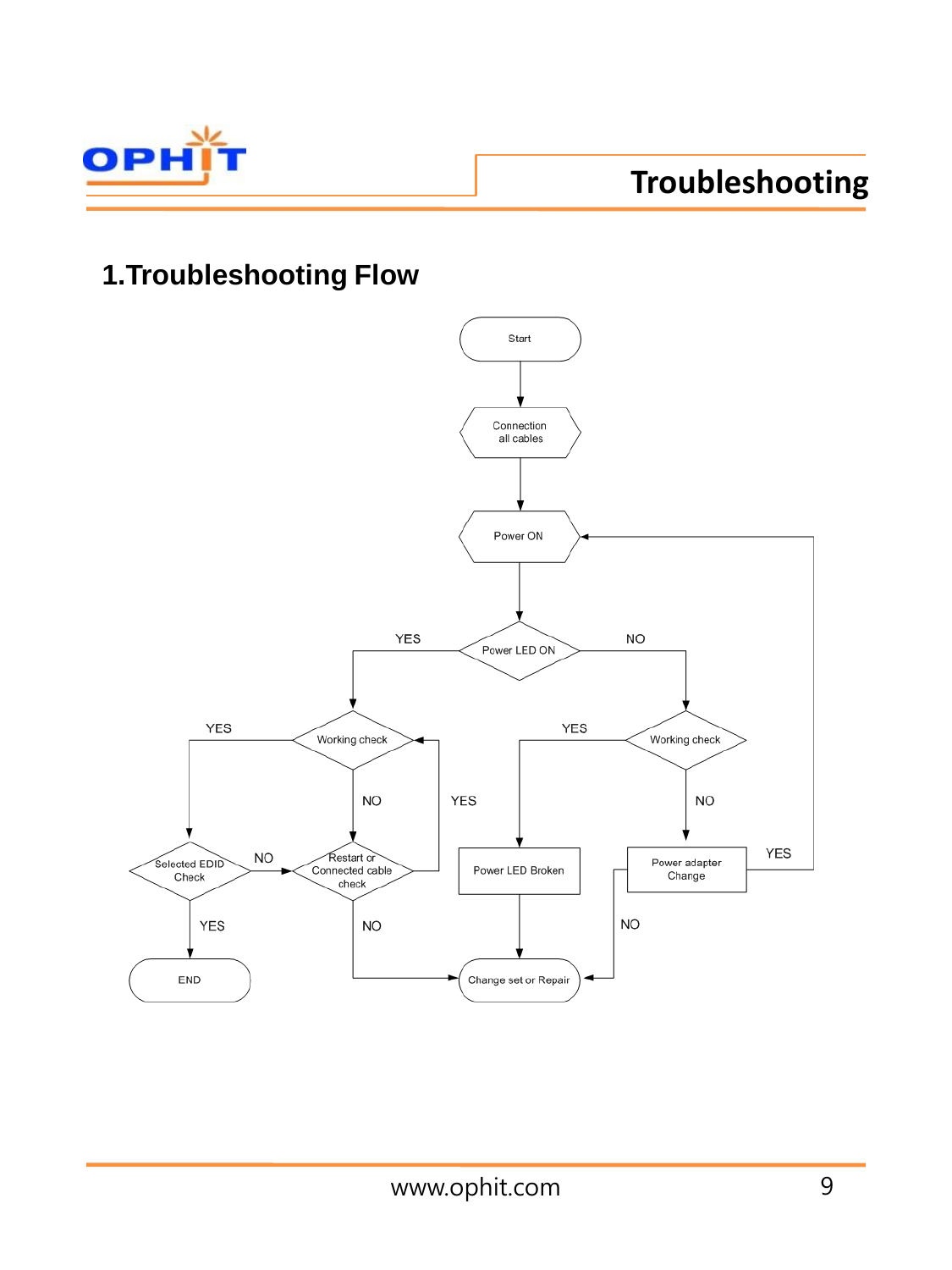

### **2. Troubleshooting Check List**

| State.                               | Solution.                                                                                                                                                                                                                                                                                                                                                                                                                                                          | Note. |
|--------------------------------------|--------------------------------------------------------------------------------------------------------------------------------------------------------------------------------------------------------------------------------------------------------------------------------------------------------------------------------------------------------------------------------------------------------------------------------------------------------------------|-------|
| Power ON,<br>Power LED does not work | ■ Please check out voltage an adapter. (DC +5[V])<br>. Please check and turned on the source power.<br>(The used source depend on requires an adapter.)                                                                                                                                                                                                                                                                                                            |       |
| Cannot read selected EDID            | $\blacksquare$ Select switch the emulation mode<br>- Retry self EDID read<br>- Check the monitor to read EDID<br>$\blacksquare$ Select switch the real mode.<br>- Please check and connected the UTP cable.<br>(Only the direct type)<br>- Please check if the DVI cable is connected.                                                                                                                                                                             |       |
| Resolution trouble                   | ▪ Select single mode switch<br>- Max resolution 1920x1200@60Hz<br>- Some monitor will not support this mode.<br>Select dual mode switch<br>- Max resolution 2560x1600@60Hz<br>- Please check and connect DVI cable type<br>(Should use DVI-Dual cable)<br>• Noise or no display<br>- Please check the DVI and optical fiber cable is<br>connected.<br>(Recommend optical fiber cable(same length))<br>*** The max resolution is different on to connected monitor. |       |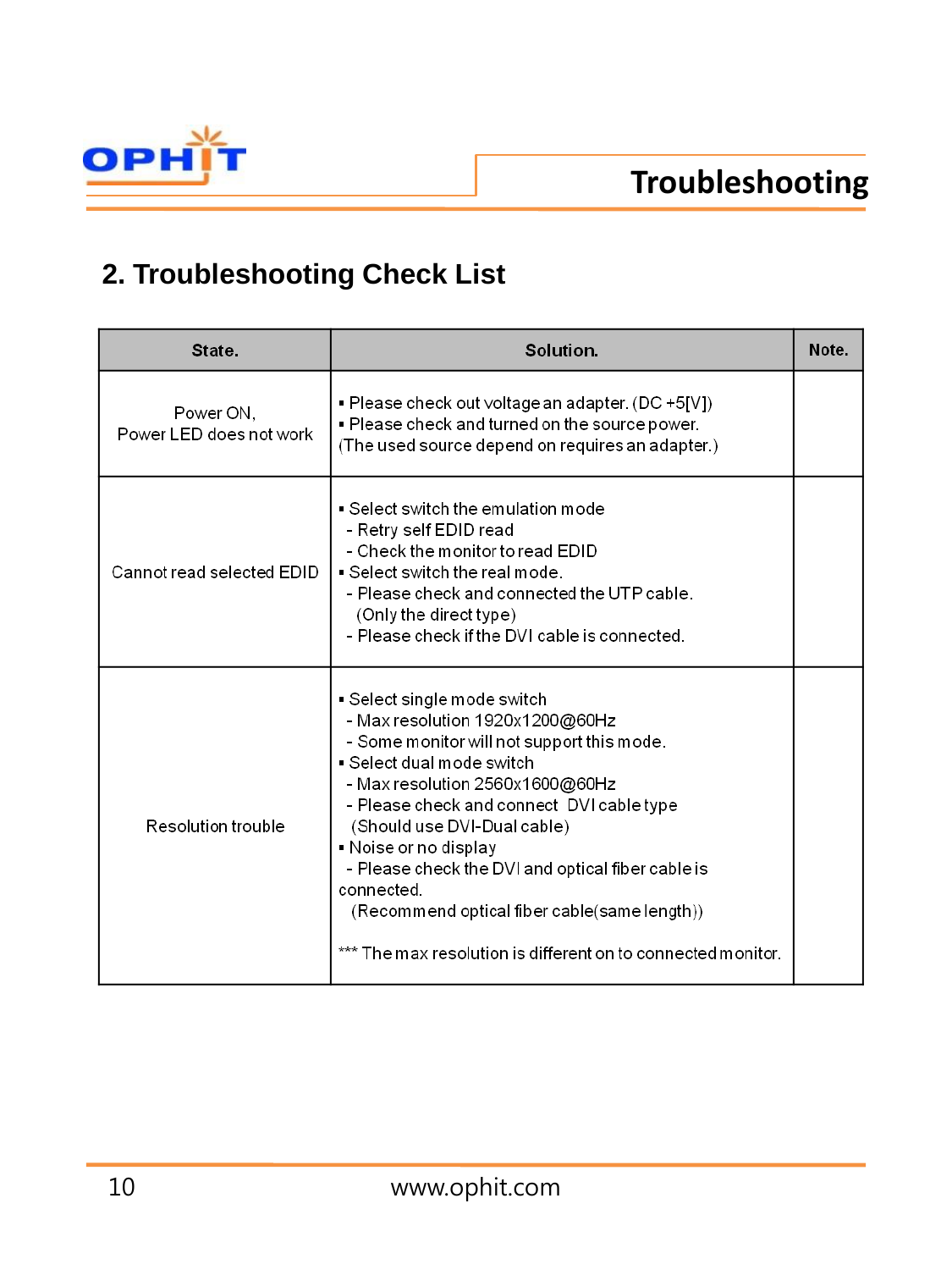**Contact us**



### **OPHIT CO., LTD.**

www.ophit.com

#### **Head office**

908~911/103 Digital Empire Ⅱ, 486 Sin-Dong, Youngtong-Gu, Suwon-City, Kyunggi-Do 443-734, KOREA

TEL : +82-31-695-5543 FAX : +82-31-695-5545 E-mail : [support@ophit.com](mailto:support@ophit.com)

#### **Factory**

3F/5F, Suntechnovil, 5-27, Mangpo-Dong, Youngtong-Gu, Suwon-City, Kyunggi-Do 443-440, KOREA

TEL : +82-31-205-4191 FAX : +82-31-205-4197